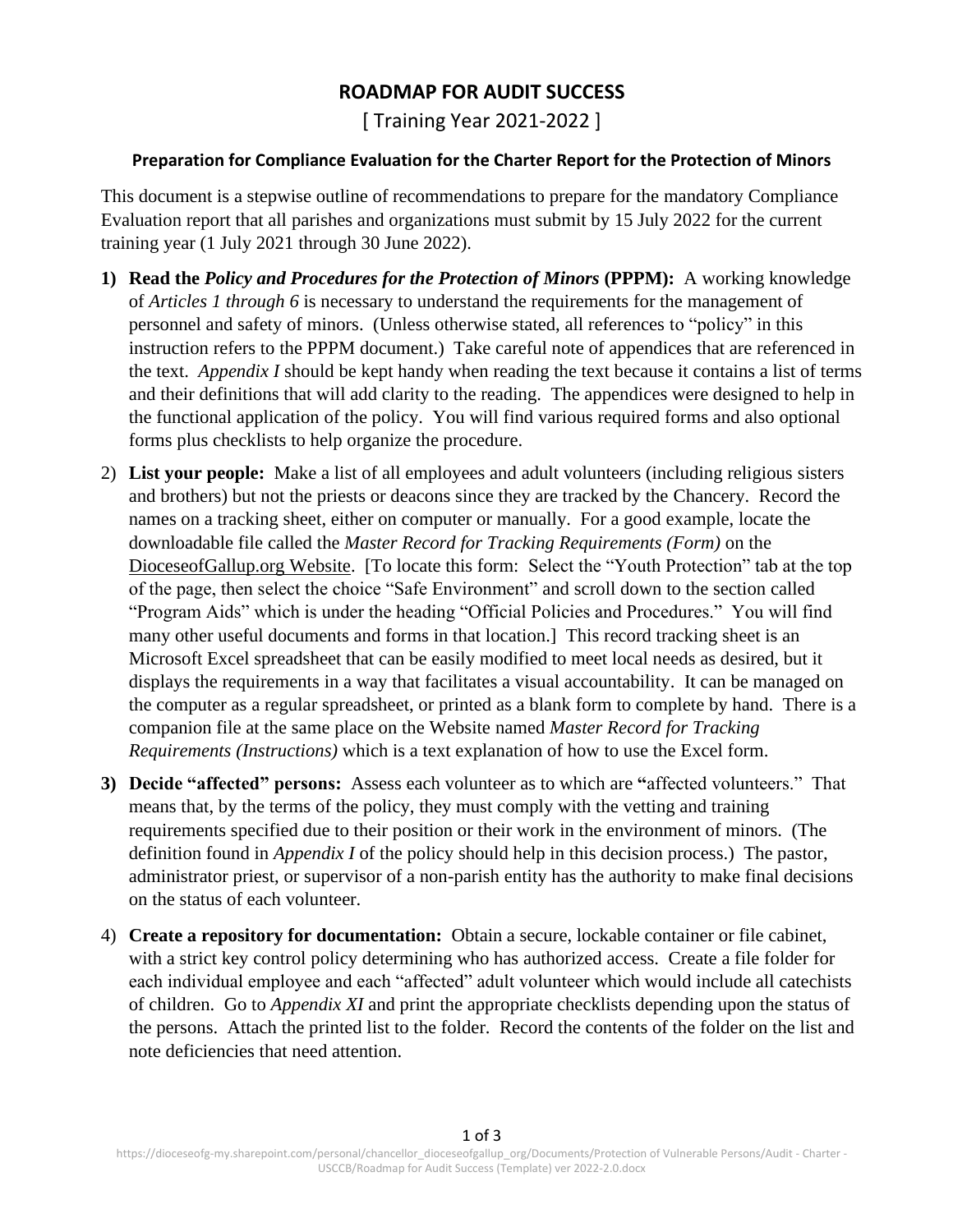- 5) **Update tracking document**: Post the information from the folders on your tracking spreadsheet (in paragraph #2 above).
- **6) Compare reports:** Compare the mid-year (or final) Virtus Master Report (training report) from the Safe Environment Office (SEO) to your documentation. Correct entries as required. Resolve discrepancies (see the document *Trouble Shooting the Training Report* for help.) Contact the SEO for assistance if necessary. Additional updated training reports may be requested at any time.
- **7) Absence from ministry:** Adult volunteers and catechists who had no activity or ministry during the entire *Training Year* should not be listed on the Compliance Form regardless of their SET status. If return to ministry is anticipated, their names may remain in the Virtus system, and they should be encouraged to keep up their ongoing training. When these persons wish to return to ministry, they must be up to date with SET, otherwise they need to repeat the foundation training again
- **8) Address deficiencies:** Initiate background checks for any that are missing or overdue (greater than 5 years). Check the documents in the folders against the lists and reports. Notify any person who is deficient in training and assist them to complete initial or ongoing training as required such as the monthly bulletins. You may want to have the individual print out their personal report from Virtus for your record or request a current printout from the SEO.
- **9) Current Code of Ethics:** Get all employees to sign a Code of Ethics document for current training year and place it in their folder. Volunteers also need this document but only need to sign once.
- 10) **SET for Children:** Arrange sessions for age-appropriate Safe Environment Training (SET) for children in programs of catechesis and other regularly scheduled programs for children. (\*See Item #10 below for special directions due to the Pandemic.) Note: SET requirements apply to the active youth leaders and altar servers, even if they are not in formal catechetical programs. Get permission forms from all the parents to allow their children to have SET training. Use the permission form (*Opt-Out – Opt-In Form)* available from the SEO. Train all the children who have permission (opt-In for the training). Remember that there are two options for this training for the younger children. The SEO can help you acquire the training materials if needed. Create a folder for each class. Print a checklist from Appendix XI to follow and make certain all the rosters of the class and the teaching sessions are placed in that file. Do not forget that parents who choose to "opt-out" for the training of their children must be offered SET materials so they may address the matter with their children themselves. Refusal or acceptance must be documented. Contact the Safe Environment Office for information or questions about the training programs.
- 11) **Special Pandemic considerations:** For this Training Year (July 1, 2021 through June 30,2022) the in-person sessions of catechesis will have different requirements than alternative modalities that are remote or on-line. The questions on the Compliance Evaluation Form will reflect these differences in education venues.